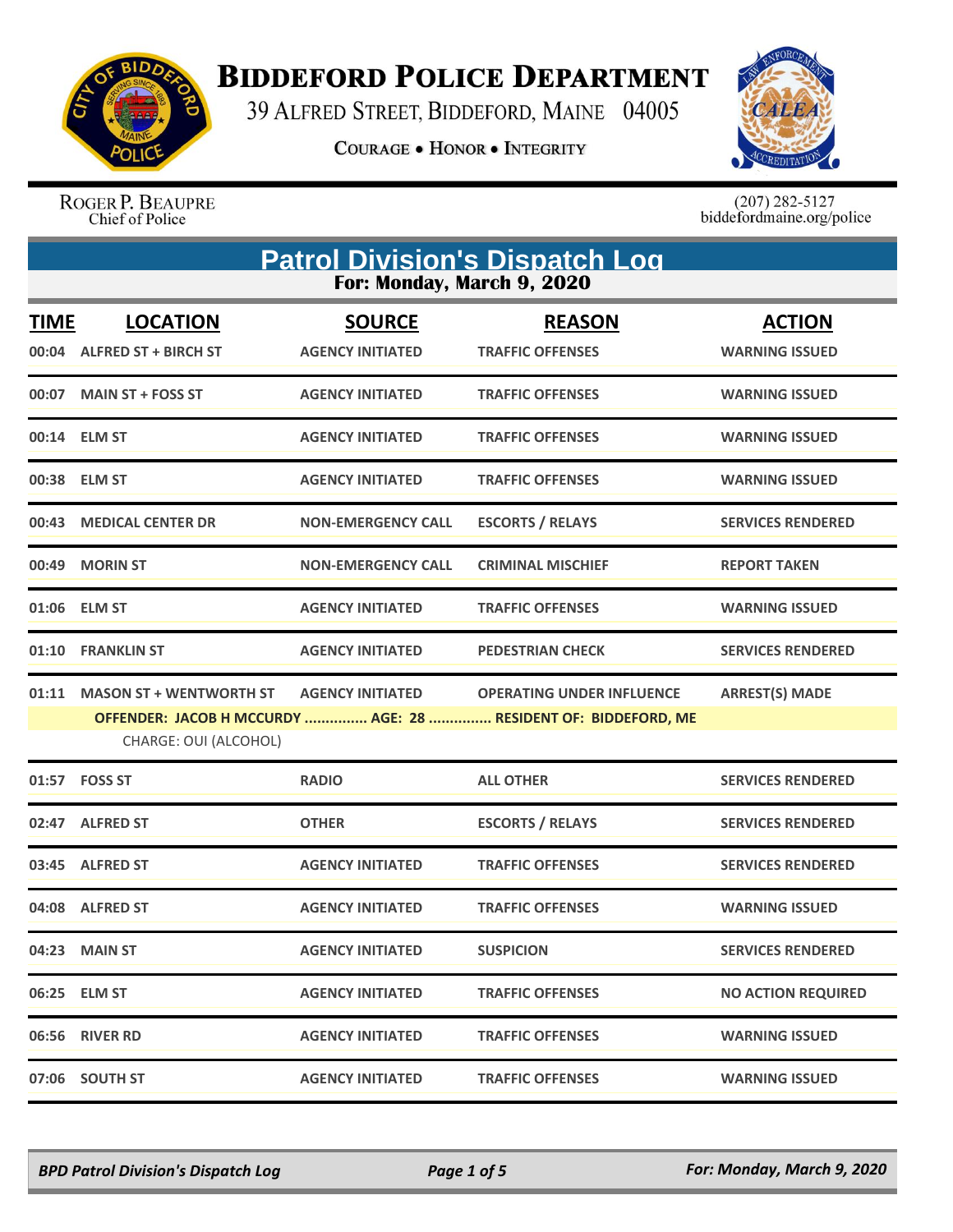| <b>TIME</b> | <b>LOCATION</b>                                                                                                    | <b>SOURCE</b>             | <b>REASON</b>                 | <b>ACTION</b>             |  |
|-------------|--------------------------------------------------------------------------------------------------------------------|---------------------------|-------------------------------|---------------------------|--|
|             | 07:20 MAIN ST                                                                                                      | <b>AGENCY INITIATED</b>   | <b>TRAFFIC OFFENSES</b>       | <b>CITATION ISSUED</b>    |  |
|             | OFFENDER: JONATHAN CHRISTIAN DANEL  AGE: 29  RESIDENT OF: MEDFORD, MA<br><b>CHARGE: PASSING STOPPED SCHOOL BUS</b> |                           |                               |                           |  |
|             | 07:20 JEFFERSON ST                                                                                                 | <b>E-911 CALL</b>         | 911 MISUSE                    | <b>SERVICES RENDERED</b>  |  |
|             | 07:25 PRECOURT ST                                                                                                  | <b>AGENCY INITIATED</b>   | <b>TRAFFIC OFFENSES</b>       | <b>VSAC ISSUED</b>        |  |
|             | 07:32 HILL ST                                                                                                      | <b>AGENCY INITIATED</b>   | <b>TRAFFIC OFFENSES</b>       | <b>VSAC ISSUED</b>        |  |
|             | 07:35 ALFRED ST                                                                                                    | <b>E-911 CALL</b>         | 911 MISUSE                    | <b>SERVICES RENDERED</b>  |  |
|             | 07:40 SOUTH ST                                                                                                     | <b>NON-EMERGENCY CALL</b> | <b>BLASTING</b>               | <b>SERVICES RENDERED</b>  |  |
|             | 07:42 ALFRED ST                                                                                                    | <b>AGENCY INITIATED</b>   | <b>TRAFFIC OFFENSES</b>       | <b>WARNING ISSUED</b>     |  |
|             | 07:48 ALFRED ST                                                                                                    | <b>NON-EMERGENCY CALL</b> | <b>TRAINING DISPATCH</b>      | <b>SERVICES RENDERED</b>  |  |
|             | 07:55 HILL ST                                                                                                      | <b>NON-EMERGENCY CALL</b> | <b>LIGHTS</b>                 | <b>SERVICES RENDERED</b>  |  |
|             | 08:03 ALFRED ST                                                                                                    | <b>AGENCY INITIATED</b>   | <b>TRAFFIC OFFENSES</b>       | <b>WARNING ISSUED</b>     |  |
|             | 08:13 ALFRED ST                                                                                                    | <b>AGENCY INITIATED</b>   | <b>TRAFFIC OFFENSES</b>       | <b>VSAC ISSUED</b>        |  |
|             | 08:22 JEFFERSON ST                                                                                                 | <b>NON-EMERGENCY CALL</b> | <b>BURGLARY</b>               | <b>NO ACTION REQUIRED</b> |  |
|             | 08:26 MAIN ST                                                                                                      | <b>AGENCY INITIATED</b>   | <b>CHECK WELFARE</b>          | <b>SERVICES RENDERED</b>  |  |
|             | 08:29 ALFRED ST                                                                                                    | <b>AGENCY INITIATED</b>   | <b>TRAFFIC OFFENSES</b>       | <b>WARNING ISSUED</b>     |  |
|             | 08:39 OLD DOGS LN                                                                                                  | <b>AGENCY INITIATED</b>   | <b>TRAFFIC OFFENSES</b>       | <b>WARNING ISSUED</b>     |  |
|             | 08:48 ALFRED ST                                                                                                    | <b>AGENCY INITIATED</b>   | <b>TRAFFIC OFFENSES</b>       | <b>VSAC ISSUED</b>        |  |
|             | 08:55 MAIN ST + EMERY ST                                                                                           | <b>AGENCY INITIATED</b>   | <b>TRAFFIC OFFENSES</b>       | <b>WARNING ISSUED</b>     |  |
|             | 09:06 SOUTH ST + MAPLEWOOD AVE                                                                                     | <b>AGENCY INITIATED</b>   | <b>TRAFFIC OFFENSES</b>       | <b>WARNING ISSUED</b>     |  |
|             | 09:09 ALFRED ST                                                                                                    | <b>WALK-IN AT STATION</b> | <b>COURT ORDERED CHECK IN</b> | <b>SERVICES RENDERED</b>  |  |
|             | 09:17 SOUTH ST + QUIMBY ST                                                                                         | <b>AGENCY INITIATED</b>   | <b>TRAFFIC OFFENSES</b>       | <b>VSAC ISSUED</b>        |  |
|             | 09:35 ELM ST                                                                                                       | <b>AGENCY INITIATED</b>   | <b>TRAFFIC OFFENSES</b>       | <b>WARNING ISSUED</b>     |  |
|             | 09:36 HILL ST                                                                                                      | <b>AGENCY INITIATED</b>   | <b>TRAFFIC OFFENSES</b>       | <b>WARNING ISSUED</b>     |  |
|             | 09:55 POOL ST + CLIFFORD ST                                                                                        | <b>AGENCY INITIATED</b>   | <b>TRAFFIC OFFENSES</b>       | <b>WARNING ISSUED</b>     |  |
|             | 09:57 EDWARDS AVE                                                                                                  | <b>AGENCY INITIATED</b>   | <b>TRAFFIC OFFENSES</b>       | <b>WARNING ISSUED</b>     |  |

*BPD Patrol Division's Dispatch Log Page 2 of 5 For: Monday, March 9, 2020*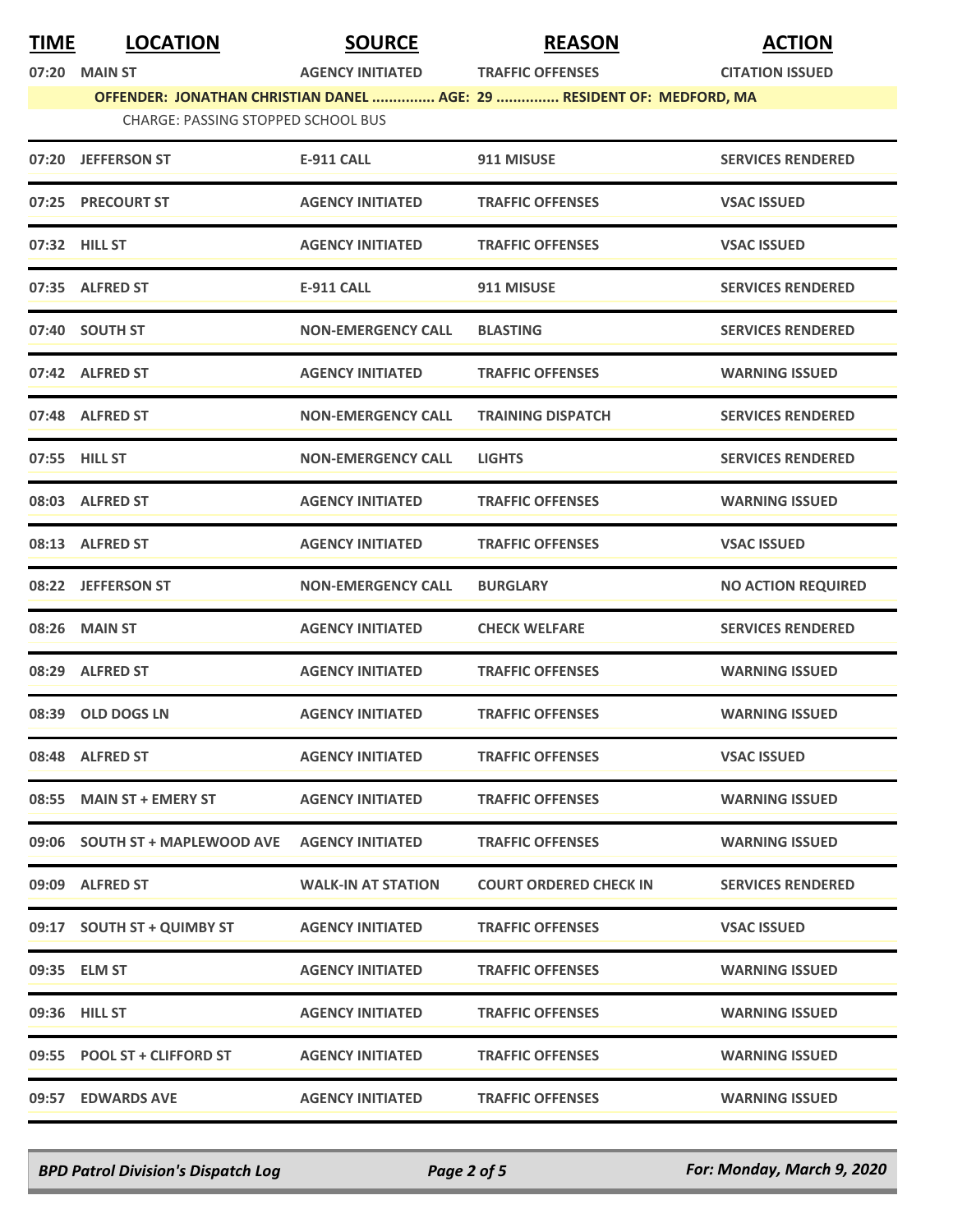| <b>TIME</b> | <b>LOCATION</b>                                     | <b>SOURCE</b>             | <b>REASON</b>                      | <b>ACTION</b>               |
|-------------|-----------------------------------------------------|---------------------------|------------------------------------|-----------------------------|
|             | <b>10:04 MAIN ST</b>                                | <b>AGENCY INITIATED</b>   | <b>WARRANT ARREST</b>              | <b>NEGATIVE CONTACT</b>     |
|             | 11:15 ELM ST                                        | <b>AGENCY INITIATED</b>   | <b>TRAFFIC OFFENSES</b>            | <b>WARNING ISSUED</b>       |
|             | 11:25 ELM ST                                        | <b>AGENCY INITIATED</b>   | <b>PAPERWORK</b>                   | <b>PAPERWORK NOT SERVED</b> |
|             | 11:26 CUTTS ST                                      | <b>NON-EMERGENCY CALL</b> | <b>MESSAGE DELIVERY</b>            | <b>NEGATIVE CONTACT</b>     |
|             | 11:32 ALFRED ST                                     | <b>E-911 CALL</b>         | 911 MISUSE                         | <b>FALSE ALARM</b>          |
|             | 11:34 ALFRED ST                                     | <b>NON-EMERGENCY CALL</b> | <b>MENTAL ILLNESS CASES</b>        | <b>SERVICES RENDERED</b>    |
|             | 11:35 ALFRED ST                                     | <b>NON-EMERGENCY CALL</b> | <b>COURT ORDERED CHECK IN</b>      | <b>SERVICES RENDERED</b>    |
|             | 11:58 ALFRED ST                                     | <b>AGENCY INITIATED</b>   | <b>TRAFFIC OFFENSES</b>            | <b>WARNING ISSUED</b>       |
|             | 12:08 ALFRED ST                                     | <b>AGENCY INITIATED</b>   | <b>TRAFFIC OFFENSES</b>            | <b>WARNING ISSUED</b>       |
|             | 12:15 OAK PL                                        | <b>AGENCY INITIATED</b>   | <b>PRO-ACTIVE DV RESPONSE TEAM</b> | <b>NO VIOLATION</b>         |
|             | 12:17 ALFRED ST                                     | <b>AGENCY INITIATED</b>   | <b>TRAFFIC OFFENSES</b>            | <b>VSAC ISSUED</b>          |
|             | 12:27 ALFRED ST                                     | <b>NON-EMERGENCY CALL</b> | <b>CIVIL COMPLAINT</b>             | <b>CIVIL COMPLAINT</b>      |
|             | <b>12:50 BRADBURY ST</b>                            | <b>AGENCY INITIATED</b>   | <b>PRO-ACTIVE DV RESPONSE TEAM</b> | <b>NO VIOLATION</b>         |
| 12:53       | <b>MAIN ST</b>                                      | <b>AGENCY INITIATED</b>   | <b>TRAFFIC OFFENSES</b>            | <b>VSAC ISSUED</b>          |
|             | 12:58 MEDICAL CENTER DR                             | <b>NON-EMERGENCY CALL</b> | <b>WARRANT ARREST</b>              | <b>NO ACTION REQUIRED</b>   |
|             | 12:59 ELM ST                                        | <b>AGENCY INITIATED</b>   | <b>PRO-ACTIVE DV RESPONSE TEAM</b> | <b>NO VIOLATION</b>         |
|             | 13:00 ALFRED ST                                     | <b>NON-EMERGENCY CALL</b> | <b>TRAINING DISPATCH</b>           | <b>SERVICES RENDERED</b>    |
|             | 13:01 PRECOURT ST                                   | <b>AGENCY INITIATED</b>   | <b>TRAFFIC OFFENSES</b>            | <b>WARNING ISSUED</b>       |
|             | 13:13 SOUTH ST                                      | <b>AGENCY INITIATED</b>   | <b>PRO-ACTIVE DV RESPONSE TEAM</b> | <b>NEGATIVE CONTACT</b>     |
|             | 13:20 ALFRED ST                                     | <b>NON-EMERGENCY CALL</b> | <b>SUSPICION</b>                   | <b>REPORT TAKEN</b>         |
|             | 13:33 BACON ST                                      | <b>NON-EMERGENCY CALL</b> | <b>SEX OFFENDER REGISTRATION</b>   | <b>REPORT TAKEN</b>         |
|             | 13:33 RAYMOND ST                                    | E-911 CALL                | <b>HARASSMENT</b>                  | <b>UNFOUNDED</b>            |
|             | 13:38 BOULDER WAY                                   | <b>AGENCY INITIATED</b>   | <b>TRAFFIC OFFENSES</b>            | <b>WARNING ISSUED</b>       |
|             | 13:54 MAY ST                                        | <b>AGENCY INITIATED</b>   | <b>TRAFFIC OFFENSES</b>            | <b>WARNING ISSUED</b>       |
|             | 14:04 SEA SPRAY DR + GRANITE POINT AGENCY INITIATED |                           | <b>TRAFFIC OFFENSES</b>            | <b>WARNING ISSUED</b>       |

*BPD Patrol Division's Dispatch Log Page 3 of 5 For: Monday, March 9, 2020*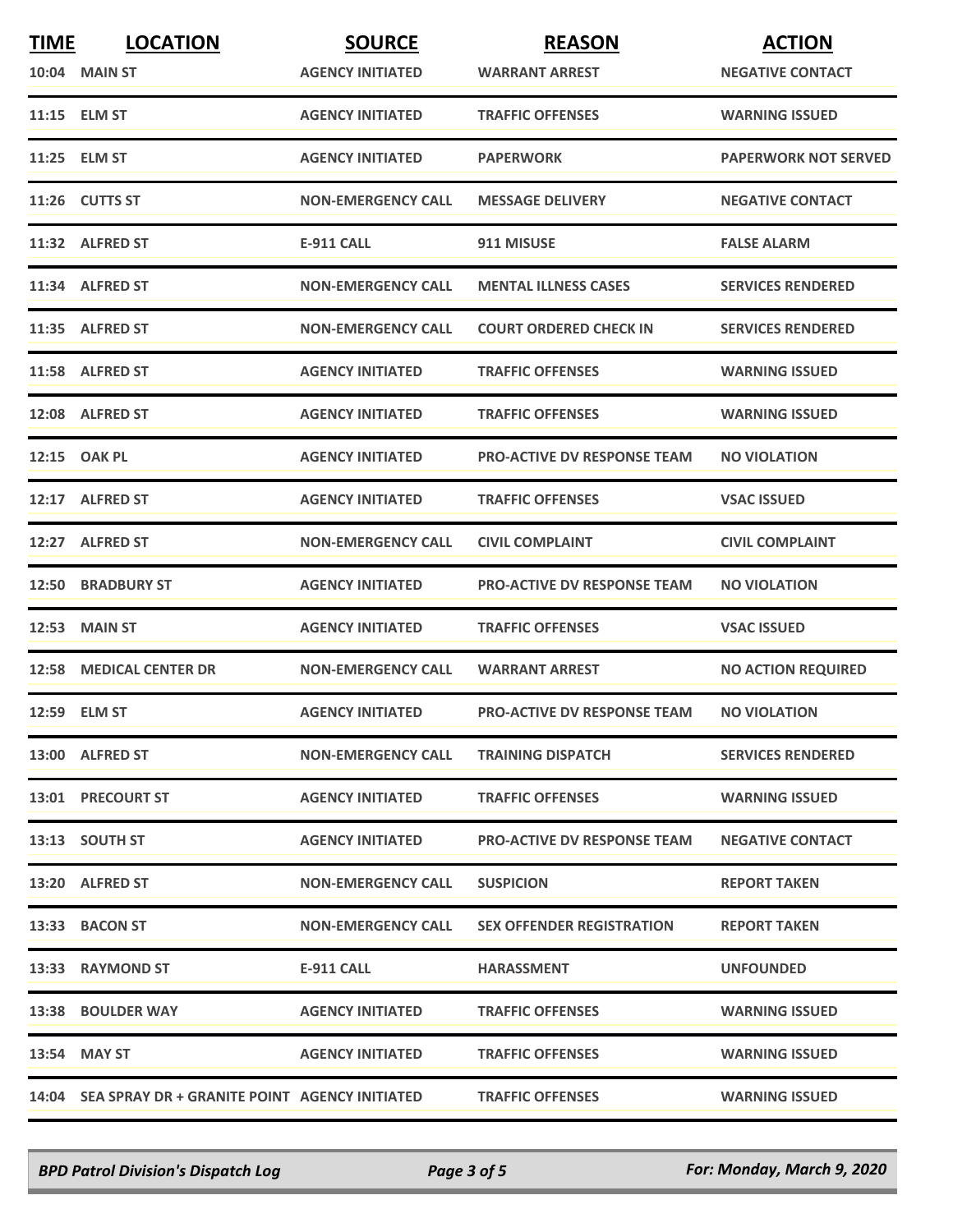| <b>TIME</b>  | <b>LOCATION</b>                                                                                                                    | <b>SOURCE</b>             | <b>REASON</b>                | <b>ACTION</b>             |  |
|--------------|------------------------------------------------------------------------------------------------------------------------------------|---------------------------|------------------------------|---------------------------|--|
|              | 14:07 ALFRED ST                                                                                                                    | <b>AGENCY INITIATED</b>   | <b>TRAFFIC OFFENSES</b>      | <b>WARNING ISSUED</b>     |  |
|              | 14:15 ALFRED ST                                                                                                                    | <b>AGENCY INITIATED</b>   | <b>TRAFFIC OFFENSES</b>      | <b>VSAC ISSUED</b>        |  |
|              | 14:41 ELM ST                                                                                                                       | <b>NON-EMERGENCY CALL</b> | <b>CHECK WELFARE</b>         | <b>SERVICES RENDERED</b>  |  |
|              | 14:43 CLEAVES ST                                                                                                                   | <b>E-911 CALL</b>         | 911 MISUSE                   | <b>SERVICES RENDERED</b>  |  |
|              | 15:00 ALFRED ST                                                                                                                    | <b>WALK-IN AT STATION</b> | <b>ARTICLES LOST/FOUND</b>   | <b>REPORT TAKEN</b>       |  |
|              | 15:45 JEFFERSON ST                                                                                                                 | <b>NON-EMERGENCY CALL</b> | <b>PARKING COMPLAINT</b>     | <b>GONE ON ARRIVAL</b>    |  |
|              | 15:49 HILLS BEACH RD                                                                                                               | <b>E-911 CALL</b>         | 911 MISUSE                   | <b>NO ACTION REQUIRED</b> |  |
|              | 15:57 ALFRED ST                                                                                                                    | <b>AGENCY INITIATED</b>   | <b>ALL OTHER</b>             | <b>SERVICES RENDERED</b>  |  |
|              | 15:57 ALFRED ST                                                                                                                    | <b>NON-EMERGENCY CALL</b> | <b>MISSING PERSON</b>        | <b>NO ACTION REQUIRED</b> |  |
|              | 16:02 GRAHAM ST + CRESCENT ST                                                                                                      | <b>AGENCY INITIATED</b>   | <b>DISABLED VEHICLE</b>      | <b>SERVICES RENDERED</b>  |  |
|              | 16:02 ELM ST                                                                                                                       | <b>AGENCY INITIATED</b>   | <b>TRAFFIC OFFENSES</b>      | <b>VSAC ISSUED</b>        |  |
| 16:14 ELM ST |                                                                                                                                    | <b>AGENCY INITIATED</b>   | <b>TRAFFIC OFFENSES</b>      | <b>SERVICES RENDERED</b>  |  |
|              | 16:24 CLEAVES ST                                                                                                                   | <b>E-911 CALL</b>         | 911 MISUSE                   | <b>SERVICES RENDERED</b>  |  |
|              | 17:00 SOUTH ST                                                                                                                     | <b>AGENCY INITIATED</b>   | <b>TRAFFIC OFFENSES</b>      | <b>VSAC ISSUED</b>        |  |
|              | 17:05 MARINER WAY                                                                                                                  | <b>E-911 CALL</b>         | 911 MISUSE                   | <b>NEGATIVE CONTACT</b>   |  |
|              | 17:30 ALFRED ST                                                                                                                    | <b>WALK-IN AT STATION</b> | <b>PAPERWORK</b>             | <b>SERVICES RENDERED</b>  |  |
| 17:41        | <b>GREEN ST</b>                                                                                                                    | <b>NON-EMERGENCY CALL</b> | <b>THEFT</b>                 | <b>CITATION ISSUED</b>    |  |
|              | OFFENDER: TYLER MICHAEL ROSS  AGE: 25  RESIDENT OF: SOUTH PORTLAND, ME<br>CHARGE: THEFT OF LOST, MISLAID, OR MISDELIVERED PROPERTY |                           |                              |                           |  |
| 17:45        | <b>QUIMBY ST</b>                                                                                                                   | <b>NON-EMERGENCY CALL</b> | <b>HARASSMENT</b>            | <b>SERVICES RENDERED</b>  |  |
| 17:53        | <b>MARINER WAY</b>                                                                                                                 | <b>E-911 CALL</b>         | 911 MISUSE                   | <b>SERVICES RENDERED</b>  |  |
|              | 18:15 CLIFFORD ST                                                                                                                  | <b>AGENCY INITIATED</b>   | PROTECTION FROM ABUSE SERVIC | <b>PAPERWORK SERVED</b>   |  |
|              | 18:32 WINDSOR LN                                                                                                                   | <b>WALK-IN AT STATION</b> | <b>SUSPICION</b>             | <b>SERVICES RENDERED</b>  |  |
|              | 19:58 MASON ST                                                                                                                     | <b>NON-EMERGENCY CALL</b> | <b>MESSAGE DELIVERY</b>      | <b>SERVICES RENDERED</b>  |  |
| 20:36        | <b>POOL ST + HILLS BEACH RD</b>                                                                                                    | <b>AGENCY INITIATED</b>   | <b>TRAFFIC OFFENSES</b>      | <b>WARNING ISSUED</b>     |  |
|              | 21:10 CUTTS ST                                                                                                                     | <b>NON-EMERGENCY CALL</b> | <b>ASSIST PD AGENCY</b>      | <b>NEGATIVE CONTACT</b>   |  |

*BPD Patrol Division's Dispatch Log Page 4 of 5 For: Monday, March 9, 2020*